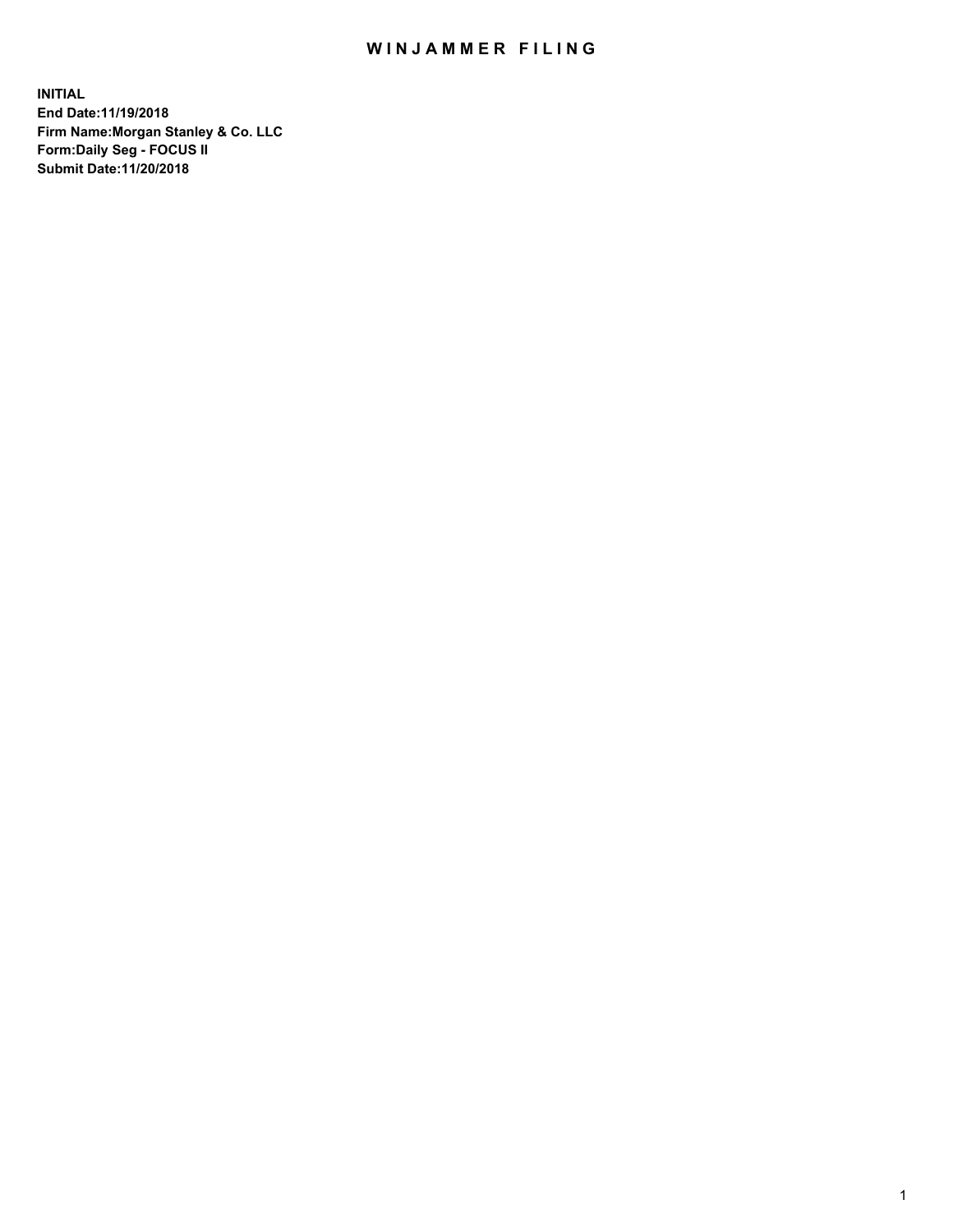**INITIAL End Date:11/19/2018 Firm Name:Morgan Stanley & Co. LLC Form:Daily Seg - FOCUS II Submit Date:11/20/2018 Daily Segregation - Cover Page**

| Name of Company                                                                                                                                                                                                                                                                                                                | Morgan Stanley & Co. LLC                               |
|--------------------------------------------------------------------------------------------------------------------------------------------------------------------------------------------------------------------------------------------------------------------------------------------------------------------------------|--------------------------------------------------------|
| <b>Contact Name</b>                                                                                                                                                                                                                                                                                                            | <b>Ikram Shah</b>                                      |
| <b>Contact Phone Number</b>                                                                                                                                                                                                                                                                                                    | 212-276-0963                                           |
| <b>Contact Email Address</b>                                                                                                                                                                                                                                                                                                   | lkram.shah@morganstanley.com                           |
| FCM's Customer Segregated Funds Residual Interest Target (choose one):<br>a. Minimum dollar amount: : or<br>b. Minimum percentage of customer segregated funds required:% ; or<br>c. Dollar amount range between: and; or<br>d. Percentage range of customer segregated funds required between:% and%.                         | 280,000,000<br><u>0</u><br>00<br>00                    |
| FCM's Customer Secured Amount Funds Residual Interest Target (choose one):<br>a. Minimum dollar amount: ; or<br>b. Minimum percentage of customer secured funds required:%; or<br>c. Dollar amount range between: and; or<br>d. Percentage range of customer secured funds required between:% and%.                            | 140,000,000<br><u>0</u><br><u>00</u><br>0 <sub>0</sub> |
| FCM's Cleared Swaps Customer Collateral Residual Interest Target (choose one):<br>a. Minimum dollar amount: ; or<br>b. Minimum percentage of cleared swaps customer collateral required:% ; or<br>c. Dollar amount range between: and; or<br>d. Percentage range of cleared swaps customer collateral required between:% and%. | 92,000,000<br><u>0</u><br><u>00</u><br>0 <sub>0</sub>  |

Attach supporting documents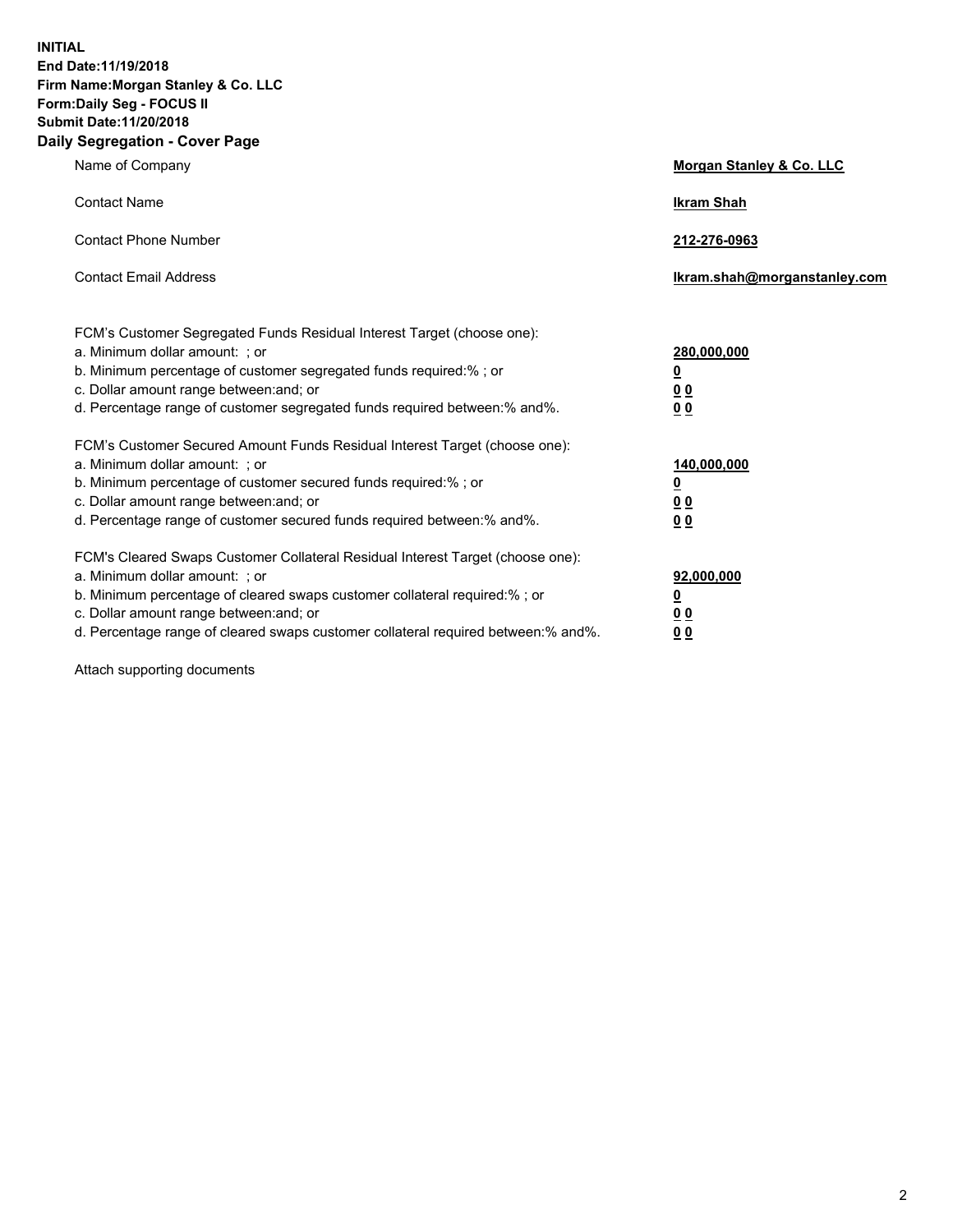## **INITIAL End Date:11/19/2018 Firm Name:Morgan Stanley & Co. LLC Form:Daily Seg - FOCUS II Submit Date:11/20/2018**

## **Daily Segregation - Secured Amounts**

Foreign Futures and Foreign Options Secured Amounts Amount required to be set aside pursuant to law, rule or regulation of a foreign government or a rule of a self-regulatory organization authorized thereunder 1. Net ledger balance - Foreign Futures and Foreign Option Trading - All Customers A. Cash **3,601,491,433** [7315] B. Securities (at market) **2,202,768,566** [7317] 2. Net unrealized profit (loss) in open futures contracts traded on a foreign board of trade **-778,975,221** [7325] 3. Exchange traded options a. Market value of open option contracts purchased on a foreign board of trade **14,424,473** [7335] b. Market value of open contracts granted (sold) on a foreign board of trade **-17,455,347** [7337] 4. Net equity (deficit) (add lines 1. 2. and 3.) **5,022,253,904** [7345] 5. Account liquidating to a deficit and account with a debit balances - gross amount **148,282,177** [7351] Less: amount offset by customer owned securities **-147,637,951** [7352] **644,226** [7354] 6. Amount required to be set aside as the secured amount - Net Liquidating Equity Method (add lines 4 and 5) 7. Greater of amount required to be set aside pursuant to foreign jurisdiction (above) or line 6. FUNDS DEPOSITED IN SEPARATE REGULATION 30.7 ACCOUNTS 1. Cash in banks A. Banks located in the United States **423,346,286** [7500] B. Other banks qualified under Regulation 30.7 **889,608,433** [7520] **1,312,954,719** 2. Securities A. In safekeeping with banks located in the United States **85,003,537** [7540] B. In safekeeping with other banks qualified under Regulation 30.7 **0** [7560] **85,003,537** [7570] 3. Equities with registered futures commission merchants A. Cash **6,904,689** [7580] B. Securities **0** [7590] C. Unrealized gain (loss) on open futures contracts **143,348** [7600] D. Value of long option contracts **0** [7610] E. Value of short option contracts **0** [7615] **7,048,037** [7620] 4. Amounts held by clearing organizations of foreign boards of trade A. Cash **0** [7640] B. Securities **0** [7650] C. Amount due to (from) clearing organization - daily variation **0** [7660] D. Value of long option contracts **0** [7670] E. Value of short option contracts **0** [7675] **0** [7680] 5. Amounts held by members of foreign boards of trade A. Cash **2,477,895,531** [7700] B. Securities **2,117,765,029** [7710] C. Unrealized gain (loss) on open futures contracts **-779,118,569** [7720] D. Value of long option contracts **14,424,473** [7730] E. Value of short option contracts **-17,455,347** [7735] **3,813,511,117** 6. Amounts with other depositories designated by a foreign board of trade **0** [7760] 7. Segregated funds on hand **0** [7765] 8. Total funds in separate section 30.7 accounts **5,218,517,410** [7770] 9. Excess (deficiency) Set Aside for Secured Amount (subtract line 7 Secured Statement Page 1 from Line 8)

- 10. Management Target Amount for Excess funds in separate section 30.7 accounts **140,000,000** [7780]
- 11. Excess (deficiency) funds in separate 30.7 accounts over (under) Management Target **55,619,280** [7785]

**0** [7305]

**5,022,898,130** [7355]

## **5,022,898,130** [7360]

[7530]

[7740] **195,619,280** [7380]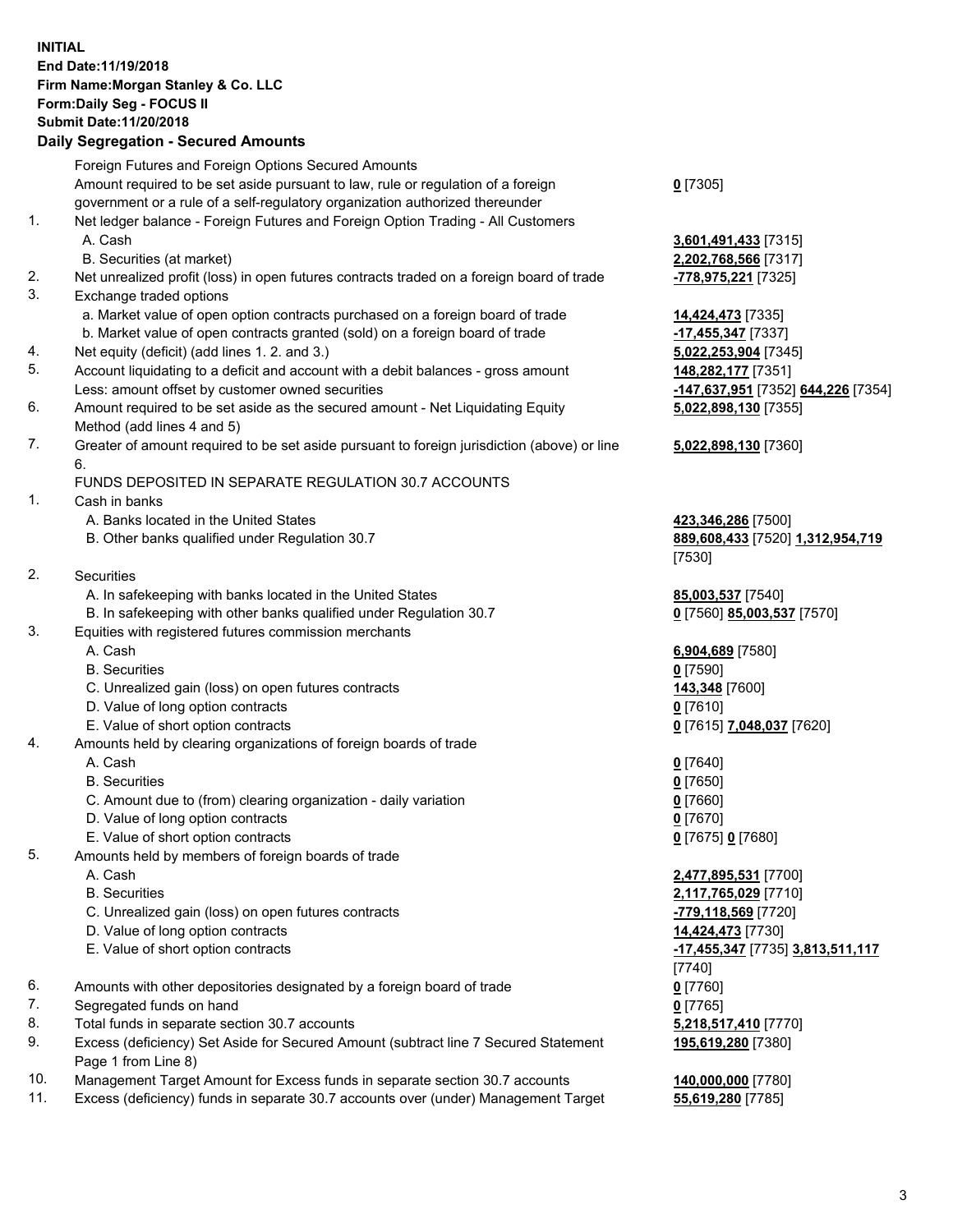**INITIAL End Date:11/19/2018 Firm Name:Morgan Stanley & Co. LLC Form:Daily Seg - FOCUS II Submit Date:11/20/2018 Daily Segregation - Segregation Statement** SEGREGATION REQUIREMENTS(Section 4d(2) of the CEAct) 1. Net ledger balance A. Cash **13,063,627,279** [7010] B. Securities (at market) **6,871,372,583** [7020] 2. Net unrealized profit (loss) in open futures contracts traded on a contract market **-2,940,002,800** [7030] 3. Exchange traded options A. Add market value of open option contracts purchased on a contract market **391,333,093** [7032] B. Deduct market value of open option contracts granted (sold) on a contract market **-624,865,650** [7033] 4. Net equity (deficit) (add lines 1, 2 and 3) **16,761,464,505** [7040] 5. Accounts liquidating to a deficit and accounts with debit balances - gross amount **853,268,492** [7045] Less: amount offset by customer securities **-850,390,444** [7047] **2,878,048** [7050] 6. Amount required to be segregated (add lines 4 and 5) **16,764,342,553** [7060] FUNDS IN SEGREGATED ACCOUNTS 7. Deposited in segregated funds bank accounts A. Cash **4,570,520,217** [7070] B. Securities representing investments of customers' funds (at market) **0** [7080] C. Securities held for particular customers or option customers in lieu of cash (at market) **554,340,019** [7090] 8. Margins on deposit with derivatives clearing organizations of contract markets A. Cash **5,735,791,537** [7100] B. Securities representing investments of customers' funds (at market) **0** [7110] C. Securities held for particular customers or option customers in lieu of cash (at market) **6,317,032,564** [7120] 9. Net settlement from (to) derivatives clearing organizations of contract markets **141,101,318** [7130] 10. Exchange traded options A. Value of open long option contracts **391,333,093** [7132] B. Value of open short option contracts **-624,865,650** [7133] 11. Net equities with other FCMs A. Net liquidating equity **9,418,275** [7140] B. Securities representing investments of customers' funds (at market) **0** [7160] C. Securities held for particular customers or option customers in lieu of cash (at market) **0** [7170] 12. Segregated funds on hand **0** [7150] 13. Total amount in segregation (add lines 7 through 12) **17,094,671,373** [7180] 14. Excess (deficiency) funds in segregation (subtract line 6 from line 13) **330,328,820** [7190]

- 15. Management Target Amount for Excess funds in segregation **280,000,000** [7194]
- 16. Excess (deficiency) funds in segregation over (under) Management Target Amount Excess

**50,328,820** [7198]